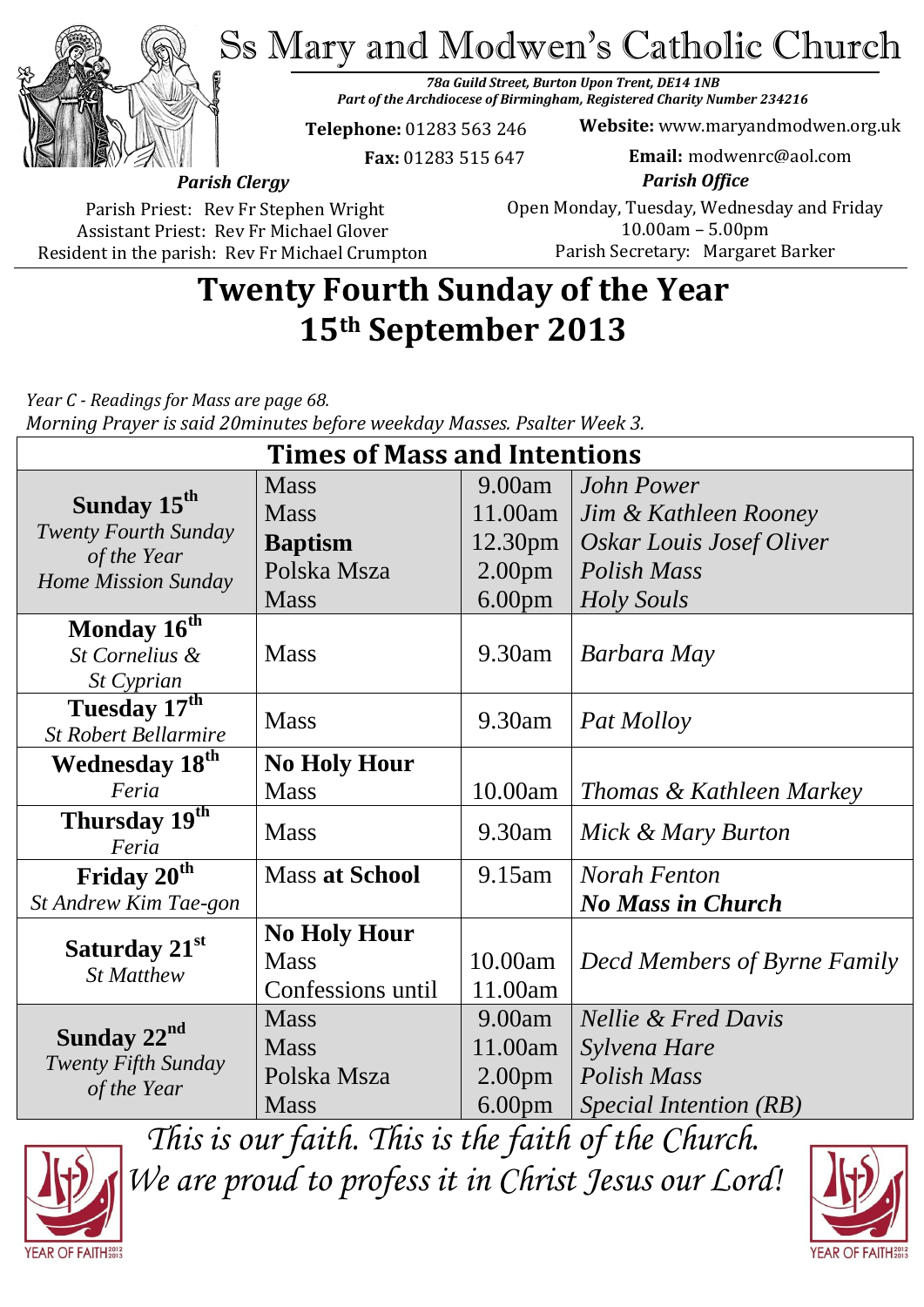## **Please pray for all the sick and housebound of the Parish:**

Kathleen Benson, Dennis Cooper, David Hughes, Eileen Lee, Pat Bolton, Irene Hill, Mary Burnside, David Hastilow, Maureen & Sidney Parker, Olive Wilson, Eve Goode, Sarah Pursglove, Marjorie Staley, Marie Gibson, Martin Halligan, Martin Goddard, Merlin Joseph, Mary Hyde, Baby Katie, Betty Gould, Michael Wright, Tony Kerr-Delworth, Fr Bernard Shaughnessy, Mary Conway, Baby Tomasz Weedon, Kay Elizabeth Webster, Kirsty Freeman, Peter Hunt, Jonjo Finnegan, Michael Cobley, Russ Simpson, Brian Baldock, Joe & Marg Emery, Baby Niamh Rodriguez, Sylvia Breen, John Wain, Fr Rob Taylerson, Bob Holland, David Priest, Baby James Kersey, Baby Elsie Mae Freeman, Jean Jackson, Sr Mary Lobo, George Swann.

**Lord Grant Eternal Rest to those who have died recently:**

Peter Jennings (Archdiocese of Birmingham Press Secretary)

**Offertory Collection:** £297.66 (non Gift Aid); £293.09 (Gift Aid) Standing orders £460 (Gift Aid) thank you for your generosity.

Building and Development Fund  $- E$  401.86 Building & Development Fund running total: £23,797.67

This Weekend – Retiring Collection – Home Mission Sunday Next Weekend – Retiring Collection – Fr Hudson's Society  $29<sup>th</sup>$  September – Retiring Collection – Sr Mary – Myanmar Art Materials

# **For Next Sunday: -**

G Gough, D Rowley, P Bowen **EUCHARISTIC MINISTERS** Sunday – Very Rev Canon John Udris

D Kiely, L Stuart Tuesday – Rev Fr Jonathan Veasey T Joseph, W Moloney, L Farrington Wednesday - Rev Fr Joseph Vu-Duc-Yen **TEA & COFFEE** Thursday – Rev Fr Jozef Waclawik

**CASHIERS**

Collette & Sheila

#### **CHURCH CLEANING** Veronica & Pamela

# **FLOWERS**

Barbara & Lee

### **Please Pray for the Priests READERS of the Diocese:**

G Taylor, R Scott, J Joseph Monday – Rev Fr Michael Vaughan Lee & Roger Friday – Rev Fr Richard Walker Sue & Lila Sue Saturday – Rev Fr Brian Wall Rachel & Margaret Sunday Next – Rev Fr John Walsh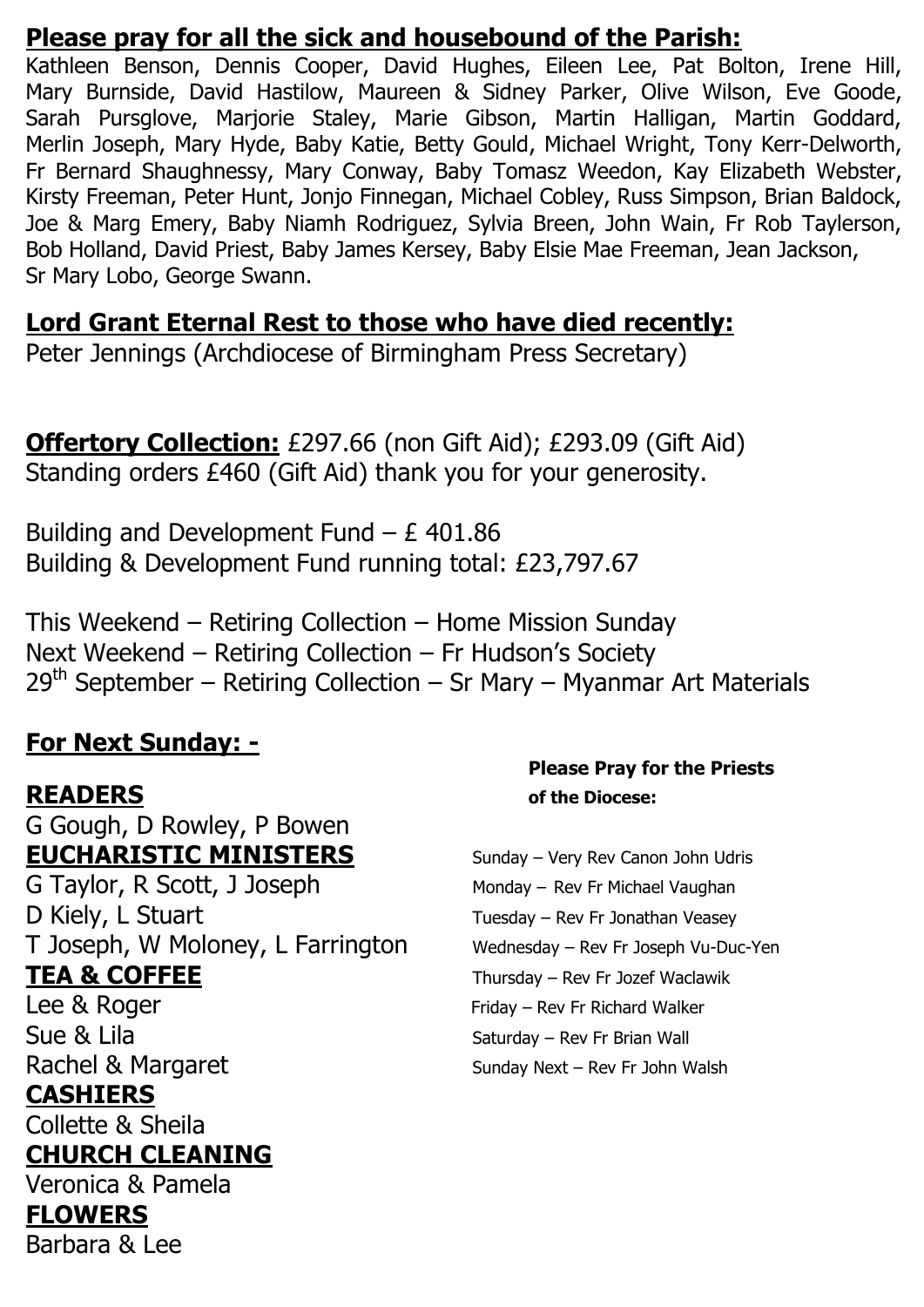**NO HOLY HOUR NEXT SATURDAY:** Due to commitments with the Religious next Saturday there is no Holy Hour. Mass, as normal, will be at 10.00am. **HOME MISSION SUNDAY – 15th September 2013:**

As part of The Year of Faith and the New Evangelisation The Bishops are inviting all in the Church to reflect prayerfully as to how we can all invite and encourage all Catholics to attend Sunday Mass regularly. To begin with we have prepared some prayer cards for us to take away and use to root our reflections and actions in the love of the Lord. Please do take a prayer card, and pray for all our brothers and sisters who do not attend Mass regularly. **Outreach to non-churchgoing (lapsed) Catholics:** On Home Mission Sunday the Bishops of England and Wales invite us to pray for and support the work of evangelisation close to home through having a second collection. The money raised will fund a number of projects, including the development of resources to support ministry and outreach to non-churchgoing (lapsed) Catholics. There are around four million baptised in our countries who never or rarely attend church. Please do help the bishops to resource this important work. Thank you for your support. For more information please see: [www.catholicnews.org.uk/hms13](http://www.catholicnews.org.uk/hms13)

**Rite of Commissioning of Catechists and Children's Liturgy Leaders –**

**29th September 2013:** We are very grateful to our parish catechists and children's liturgy leaders for their generosity. We will celebrate a commissioning service with them on Sunday  $29<sup>th</sup>$  September during the masses. If you would like to volunteer and train to be a catechist, please speak to Fr Stephen or Fr Michael. Will our Catechists please collect a copy of the prayer from Fr Stephen.

**YEAR OF FAITH BOOKLETS:** The next booklet is available at the back of Church. Donations gratefully received.

**FR HUDSON'S SOCIETY:** Next weekend there is a second collection for the work of Fr Hudson's Society which is the Social Care Agency of the Archdiocese of Birmingham and has many projects with the poor and vulnerable in our Archdiocese. Gift Aid envelopes are available at the back of Church.

**CAFOD COLLECTION:** Family Fast Day is on Friday 4<sup>th</sup> October. In anticipation and to thank you for your ongoing generosity we invite Veronica Gillett from CAFOD who will speak to us on  $29^{th}$  September.

**CATHOLIC TODAY:** Latest Edition available at the back of Church. 50 pence. **BIBLE ALIVE:** September edition available from Stephen Room.

**PARISH LOTTERY:** Last week 110 numbers played. Winning Number - 114, Cathy Mitcheson - £55.00. Congratulations. Your cheque can be collected this weekend.

**RCIA:** In the Autumn we will be offering sessions for adults who are discerning whether they wish to become Roman Catholics. For more information please speak to Fr Stephen or Fr Michael.